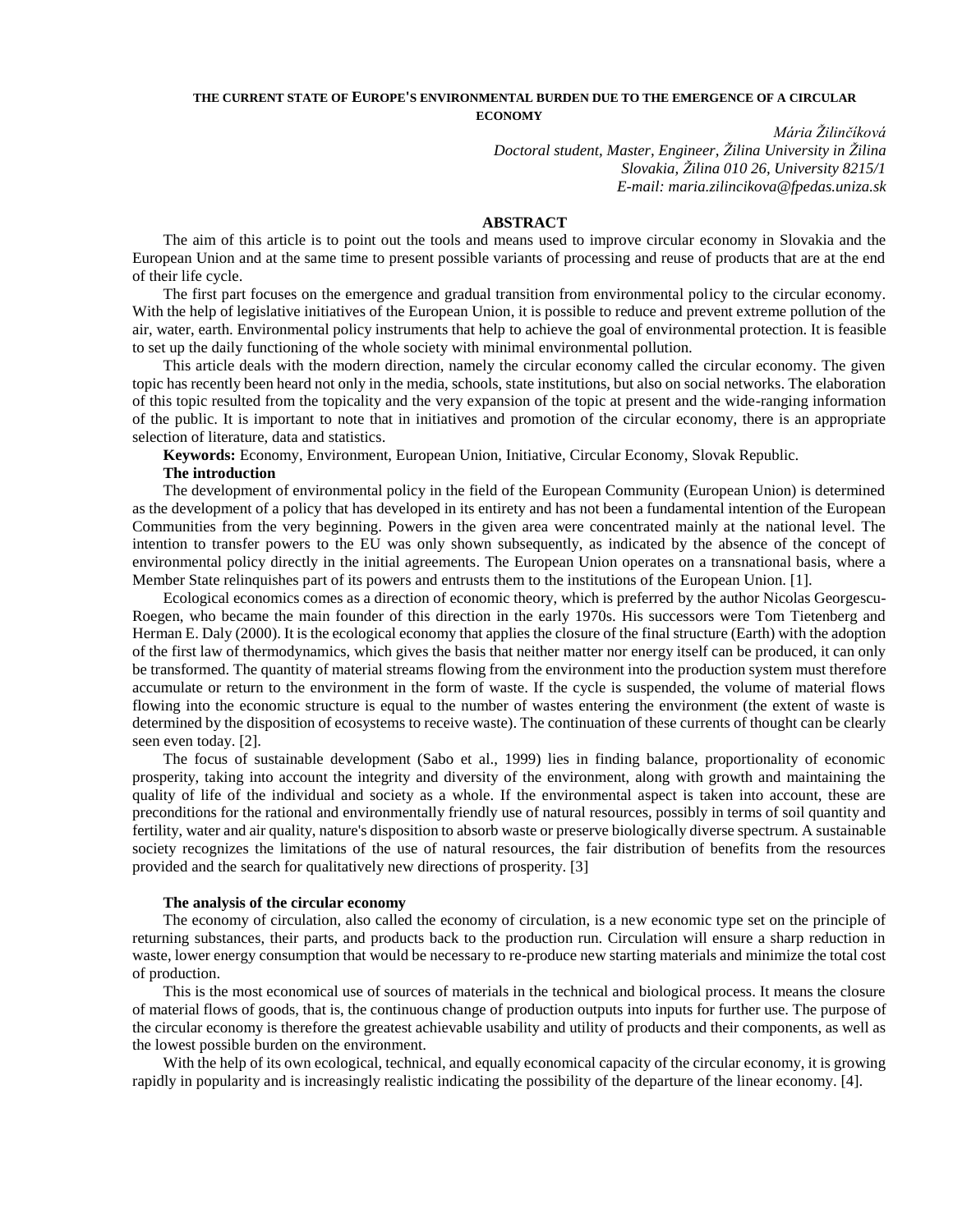

**Figure 1. From linear economy to a circular economy [Source: 8].**

As can be seen in the Figure 1, the circular economy is created by a smooth transition from a linear economy through a reuse economy to a circular economy. It is clear that the optimization of the production processes, compliance with legislative measures, the overall use of resources and the minimum generation of waste will take on a new dimension in the circular economy.

### **The objective**

The main aim of the article is to create a relevant picture of the current state of Europe's environmental burden. Selected areas are areas where it is possible to have the greatest impact on sustainable development and the introduction of the circular economy into the daily lives of people, business units and public administration. Specific areas are traffic air pollution, the state of bathing water, extreme weather changes, droughts.

### **The results**

### **EU transport policy 2030-2050 in relation to air quality**

Air pollution from transport is also discussed in the EU White Paper on Transport. The European Union has called for a significant reduction in global greenhouse gas emissions. To achieve this, the EU must generally reduce emissions by 80-95% below 1990 levels by 2050. The Commission's analysis shows that while more significant reductions can be achieved in different sectors of the economy, the transport sector is required to reduce by 2050. greenhouse gas emissions by at least 60% compared to 1990. This corresponds to a decrease in emissions of around 70% below the level of 2008. In particular by 2030, the transport sector will aim to reduce greenhouse gas emissions by around 20% below the level of 2008. New technologies for vehicles and traffic management will be crucial in the EU as well as elsewhere in the world to achieve reductions in transport emissions [5].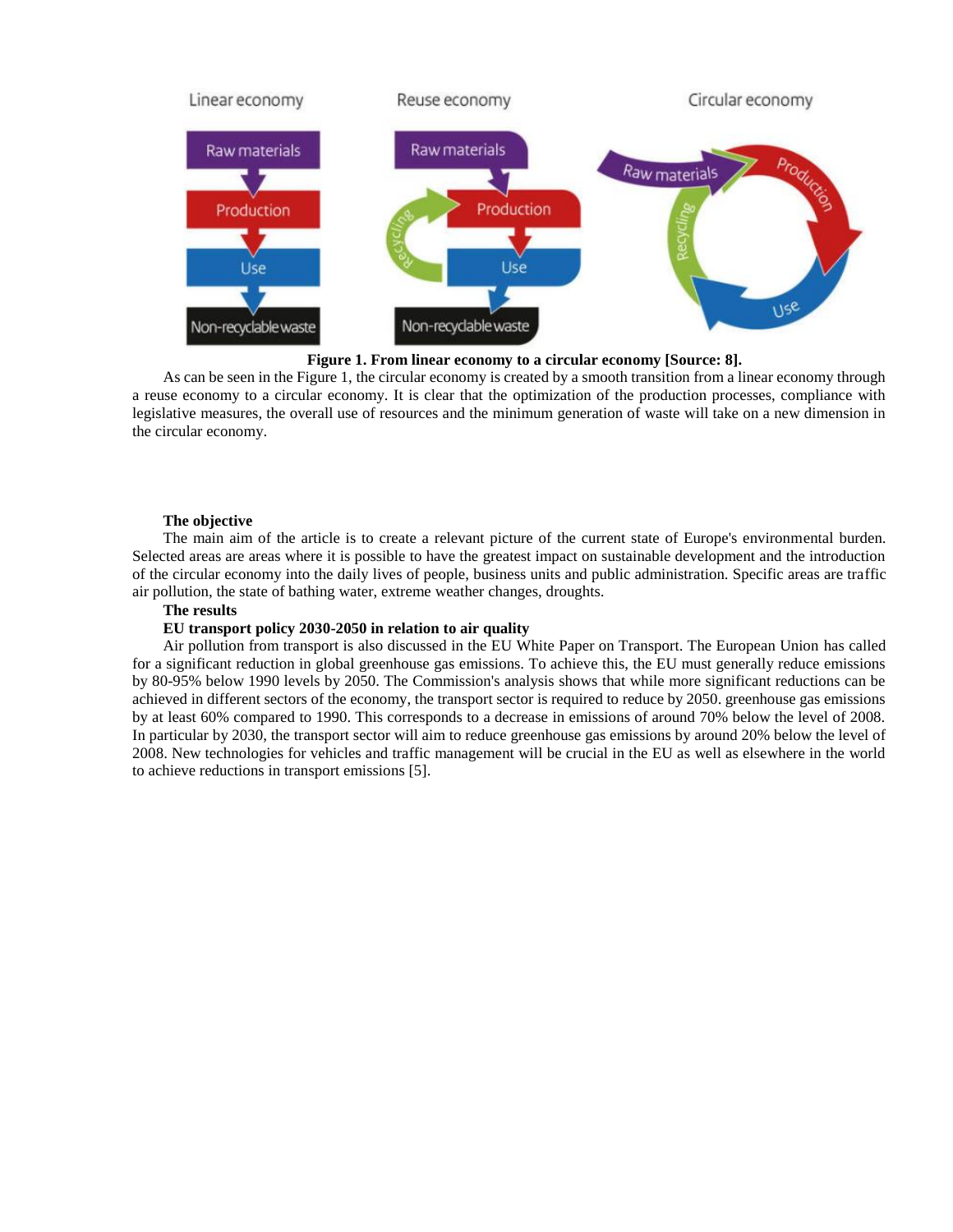

**Figure 2. EU air quality indicator as of 20.9.2018 [Source: 6].**

# **Status of bathing waters in 2019**

Figure 2 shows the bathing water locations and their quality for both the last and previous bathing seasons. All symbols are colored based on the achieved quality status in the last season. Data are presented in scales.



**Figure 3. State of bathing waters in 2019 [Source: 7].**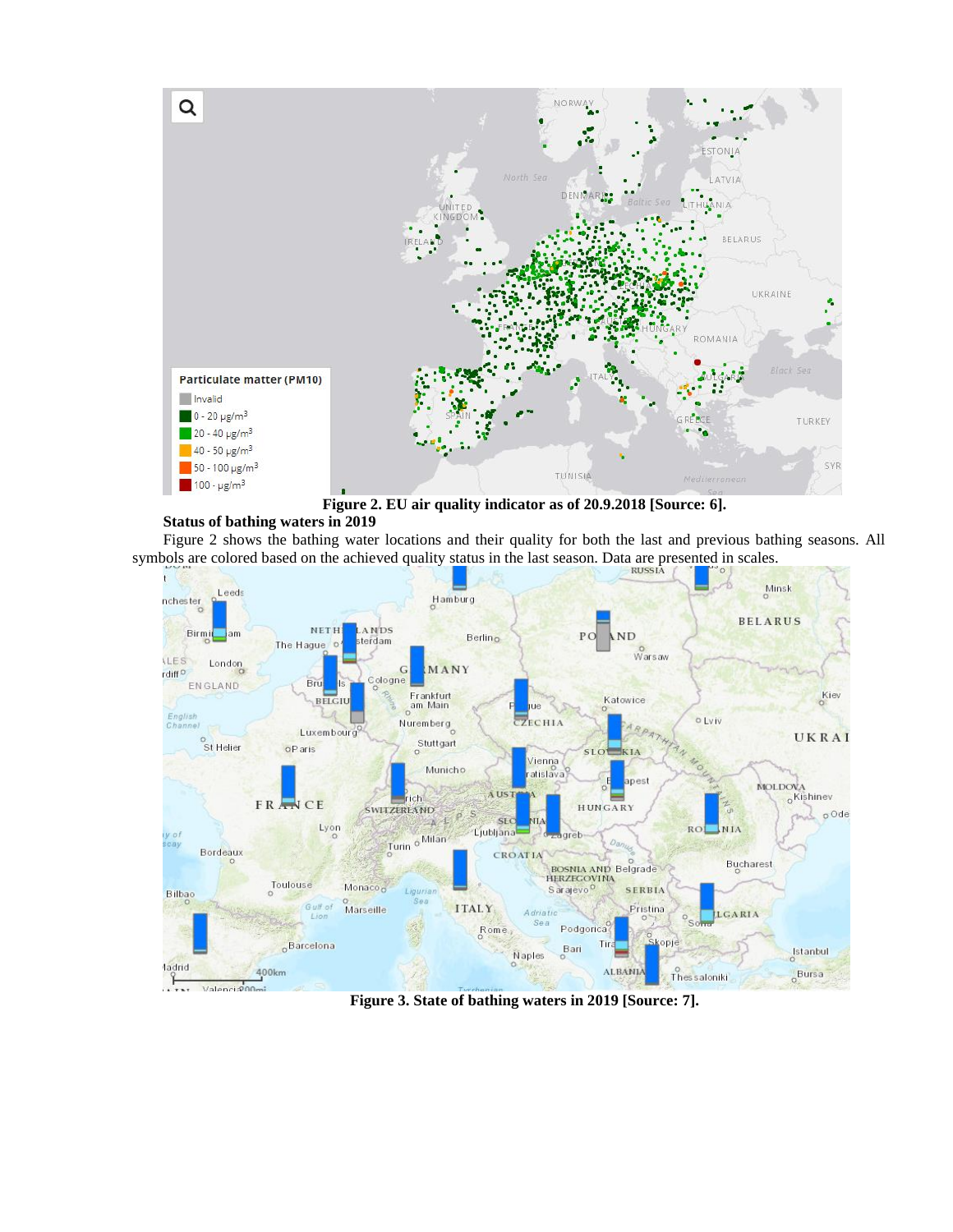The number of bathing waters in 2019 was 22,295 places. At least sufficient quality reaches 94.9% of water reservoirs and excellent quality was 84.64% of water (dark blue color). Subsequently, 7.89% has good water quality (pale blue color), gray color shows places that cannot be classified (not classified) 3.76%. The red color indicates poor 1.36% and the green color represents sufficient 2.35%.

### **Figure 4. Bathing water quality in 2019 [Source: 7].**

Long-term climate change is happening now, it has been in the past, but it will be more serious in the future, even if



global efforts to reduce greenhouse gas emissions prove effective. If efforts to reduce emissions are successful in keeping global temperature increases well below  $2 \circ C$  (as required by the Paris Agreement), then the effects will be much less severe. Any scenario with higher emissions would lead to significantly greater climate change.

Extreme risks related to weather and climate, such as heat waves, floods, and droughts, will become more frequent and intense in many regions. This effect will have an adverse effect on ecosystems, economic sectors and human health and well-being. For this reason, minimizing the risks posed by global climate change requires, in addition to measures to reduce greenhouse gas emissions, targeted measures to adapt to the effects of climate change. The specific adaptation must be linked to the individual circumstances in the various regions and cities of Europe.

### **Expected changes in the frequency of meteorological periods of drought**

Available studies predict an increase in the frequency, duration, and severity of meteorological as well as hydrological droughts for most of Europe during the 21st century, except for parts of northern Europe. The most widespread drought is expected in southern Europe, where competition between water users such as agriculture, industry, tourism, and households will increase. Farms in southern Europe could suffer significant drought losses by 2100. [9].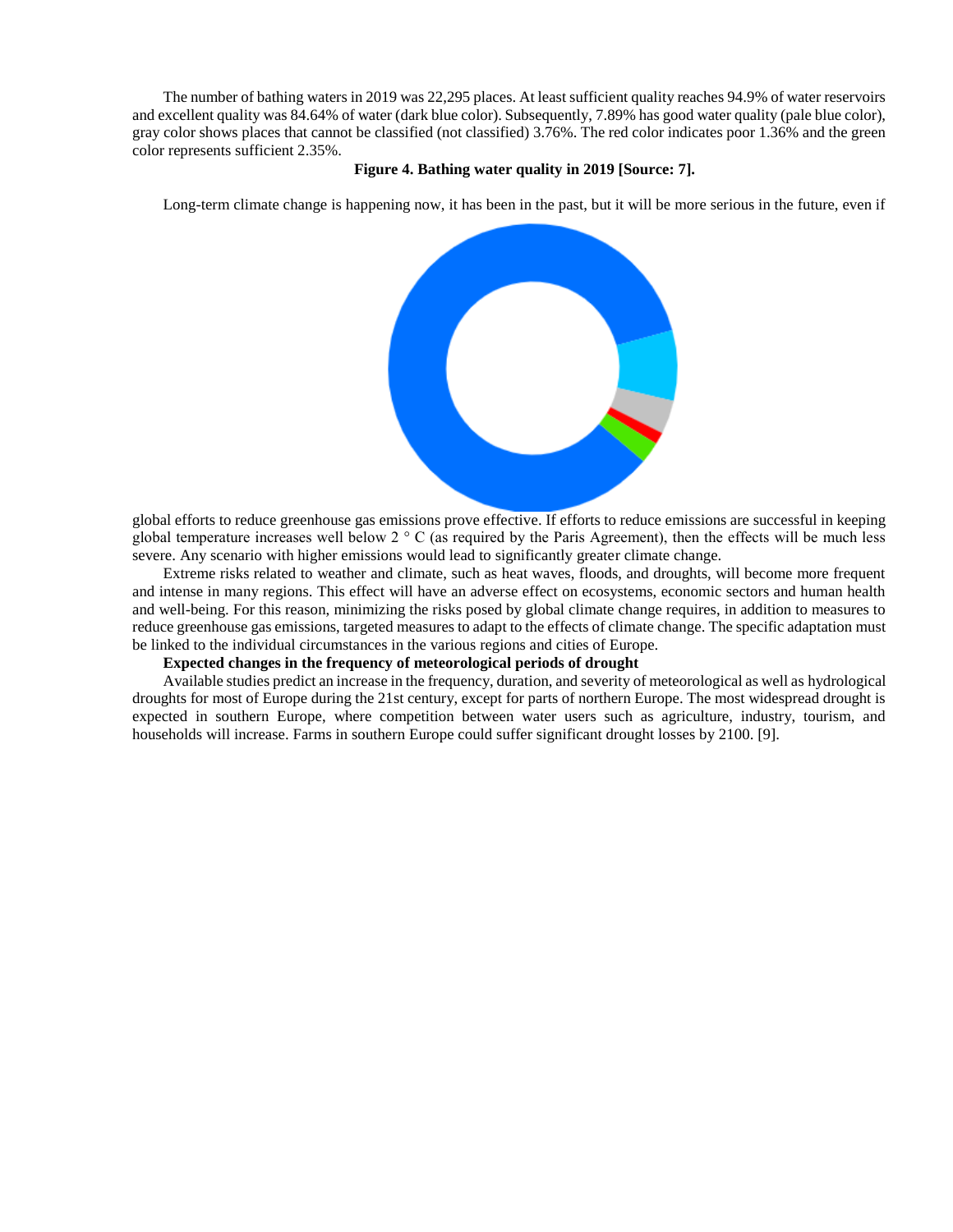

**Figure 5. Drought period for the high emissions scenario [Source: 9].**

It is shown in Figure 4 the expected change in drought meteorological periods for the high emissions scenario (period 2041 - 2070 compared to 1981 - 2010) is shown in Figure 4. The change in the number of drought events over 30 years is shown. A drought event is defined when the standardized precipitation index (SPI-3) is less than -1.

### **The conclusions**

Thus, the analysis of the current status of circular economy shows that at present, the issue of the circular economy (in previous decades perceived by the authors as the return of resources to circulation or back to nature) is a sufficient number of resources, mainly in the form of electronic articles, websites or brochures published by various organizations, from European Union directives. regulations of the Ministry of the Environment to articles published by voluntary organizations, which draw attention to the importance of knowing this topic. Foreign literature is similarly accessible in the form of electronic sources.

Current Slovak publications in book form are to a greater extent accessible in the form of scripts of universities, which have departments focused on ecology, environment, environmental economics. The book version is regularly published in the proceedings of the Slovak Society for the Environment in Bratislava, entitled Tools of Environmental Policy 2017.

I do not consider the lack of book materials in the field of circular economy to be a problem, because the basis of sustainable development, environmental economics and management can be analyzed from a large number of books of Slovak and foreign character between 2000 - 2016. Since 2017, electronic form of data and information predominates. The advantage is the availability on the Internet, which can be used by large masses not only directly involved.

The area of production phases is to improve the design of products so that they are more durable, stronger, and their repair is easier, better modernized or repairable. It is also about setting up more efficient production controls for substances that can be recycled and can be brought back into the economy as new. These are so-called secondary raw materials, which will, among other things, ensure a decrease in the use of valuable primary materials. It is feasible both to prevent the generation of a considerable amount of waste, also to reduce the overall burden on nature, as well as to mitigate the impact of climate change in Europe.

### **References**

1. LIPOVSKÁ, H. *Moderní ekonomie: jednoduše o všem, co byste měli vědět*. Praha: Grada, 2017, 256 p. ISBN 978- 80271-0120-7. p. 206